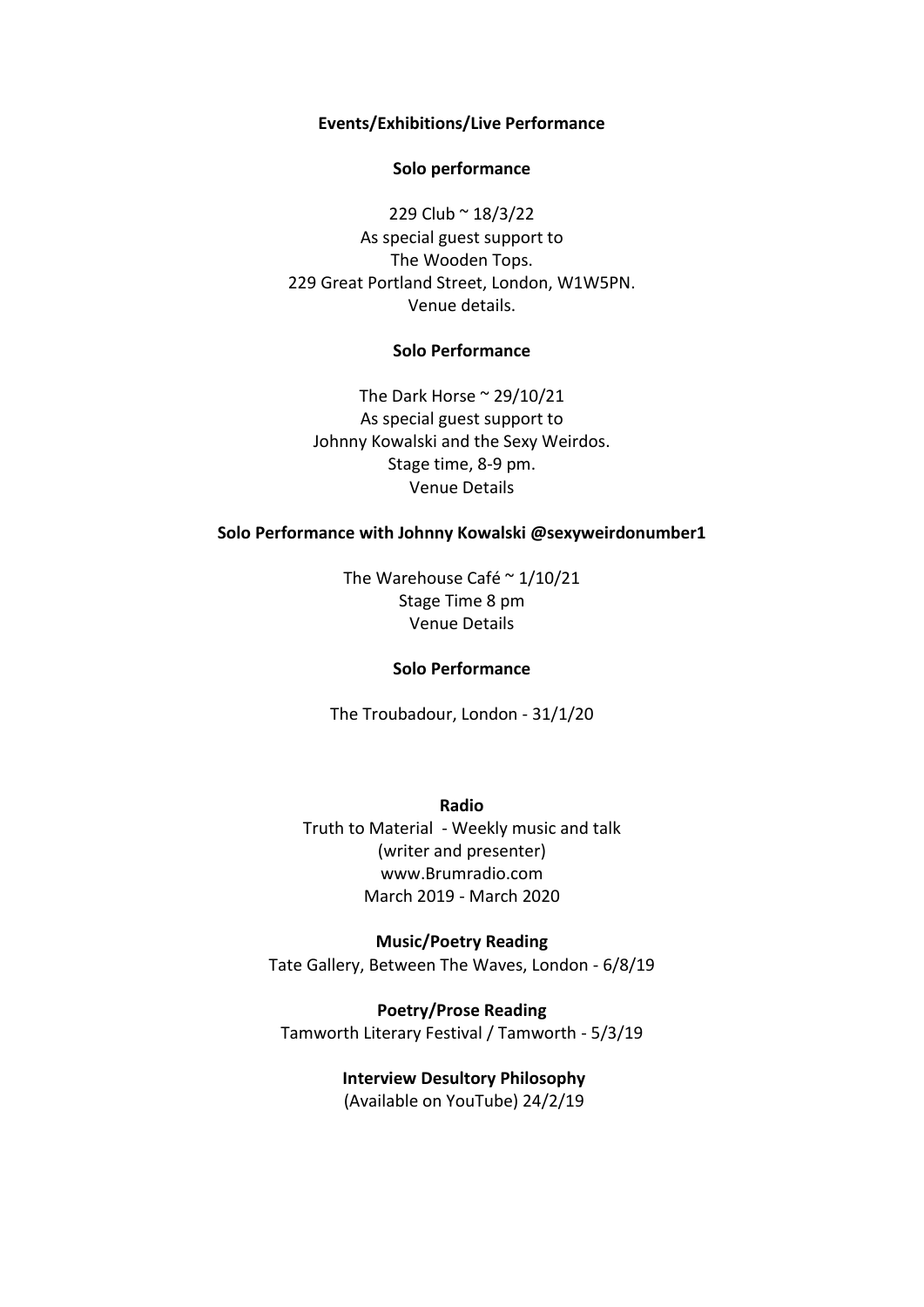## **Anchor Gallery**

Conceptual Arts, (Design, Installation, Curation) Independent Arts Platform, monthly exhibitions Birmingham March 2015 - March 2020

#### **Solo Performance**

Regal Theatre, Bathgate, Scotland, 28/9/18

**Solo Performance** Kitchen Garden Cafe, Birmingham, 30/3/18

# **Show Me Your Birmingham**

**(Installation, design, and curation)** Independent Arts Festival - Gunmakers Arms, Birmingham - 6-14/12/17

## **Truth to Material, Full Band Performance**

The Bond, Digbeth, Birmingham - 7/10/16

#### **Radio**

Resonance FM, Radio, Solo Music Performance, Interview.1/10/16

### **The day I stopped dancing**

**Live performance and short film screening**

Flatpack Film Festival, Birmingham and Midland Institute John Lee Theatre, Birmingham - 24/4/16

## **Short film screening**

**All lovers could be love** Poetry Film Paradox NES, Skargastrand, Iceland - 16/2/2016

## **Short film screening**

**All lovers could be love** Poetry Film Paradox, Groucho Club, London - 13 -22/12/15

## **Short film screening All lovers could be love**

Poetry Film Paradox, Hackney Picture House, London 2/12/15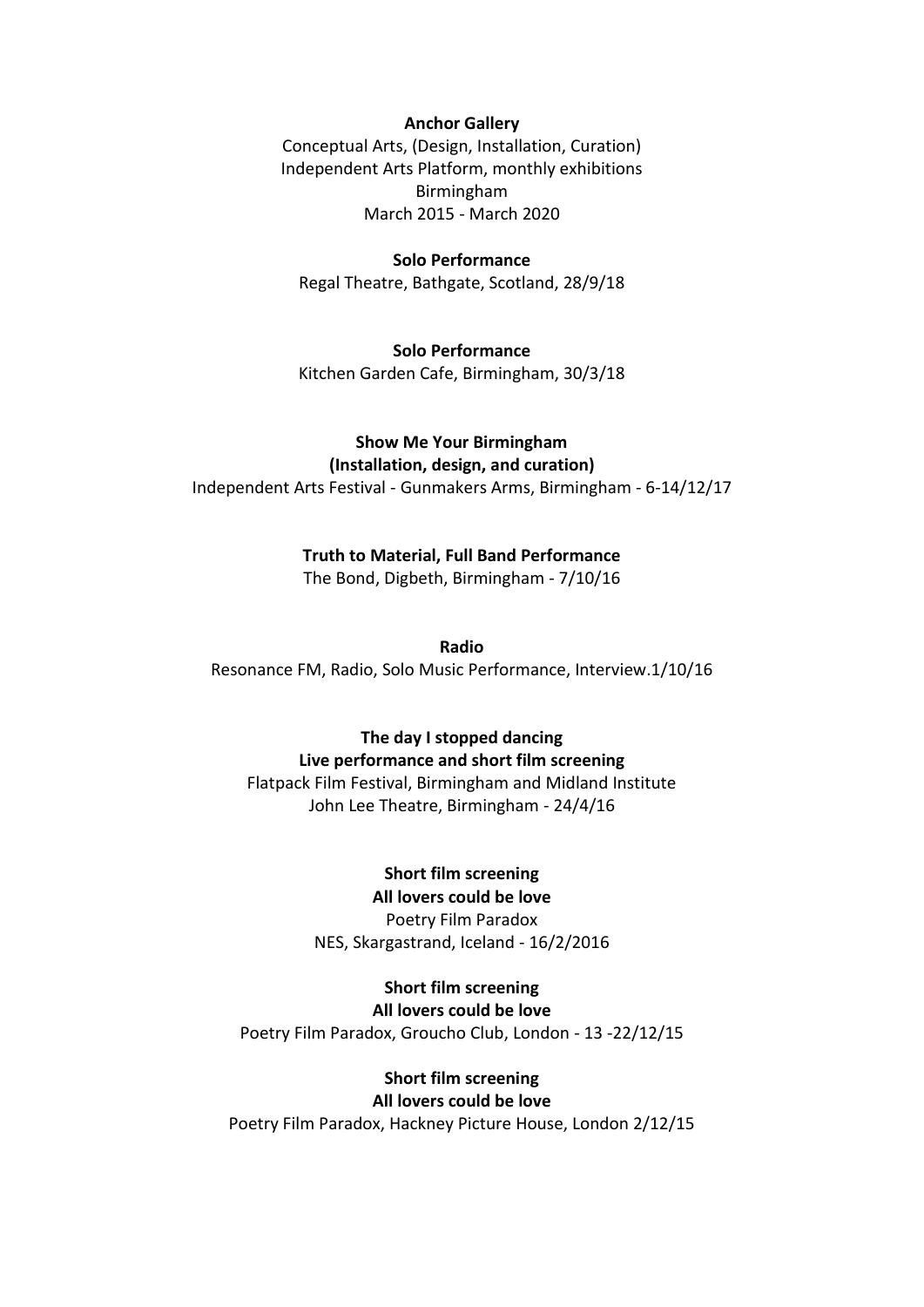**Solo Performance**

The Edge Gallery, Birmingham, 28/11/15

**Winter of Desire** Live performance and mixed media installation Artefact Gallery, Birmingham, 13 - 27/11/15

> **Solo Performance** Wulfrun Hall, 21/10/15

**Solo Performance** Scaledown, London - 25/9/15

# **Winter of Desire Narrative photography exhibition and Live performance Midlands Art Centre**

(With Cannon Hill Arts School) Birmingham 6/7/15 - 6/9/15

# **Pushing me into the fantastic**

Found Art exhibition and Live Performance Ort Gallery, Birmingham, 10-24/6/15

# **Magik For No Reason**

Voice, Singing, Songwriting, therapy workshops and events

**Concept design, Project leader, Convenor, 2008 – 2012**

## **Voice confidence workshop**

St Mungos – Opening Doors for Londons Homeless

02/01/2010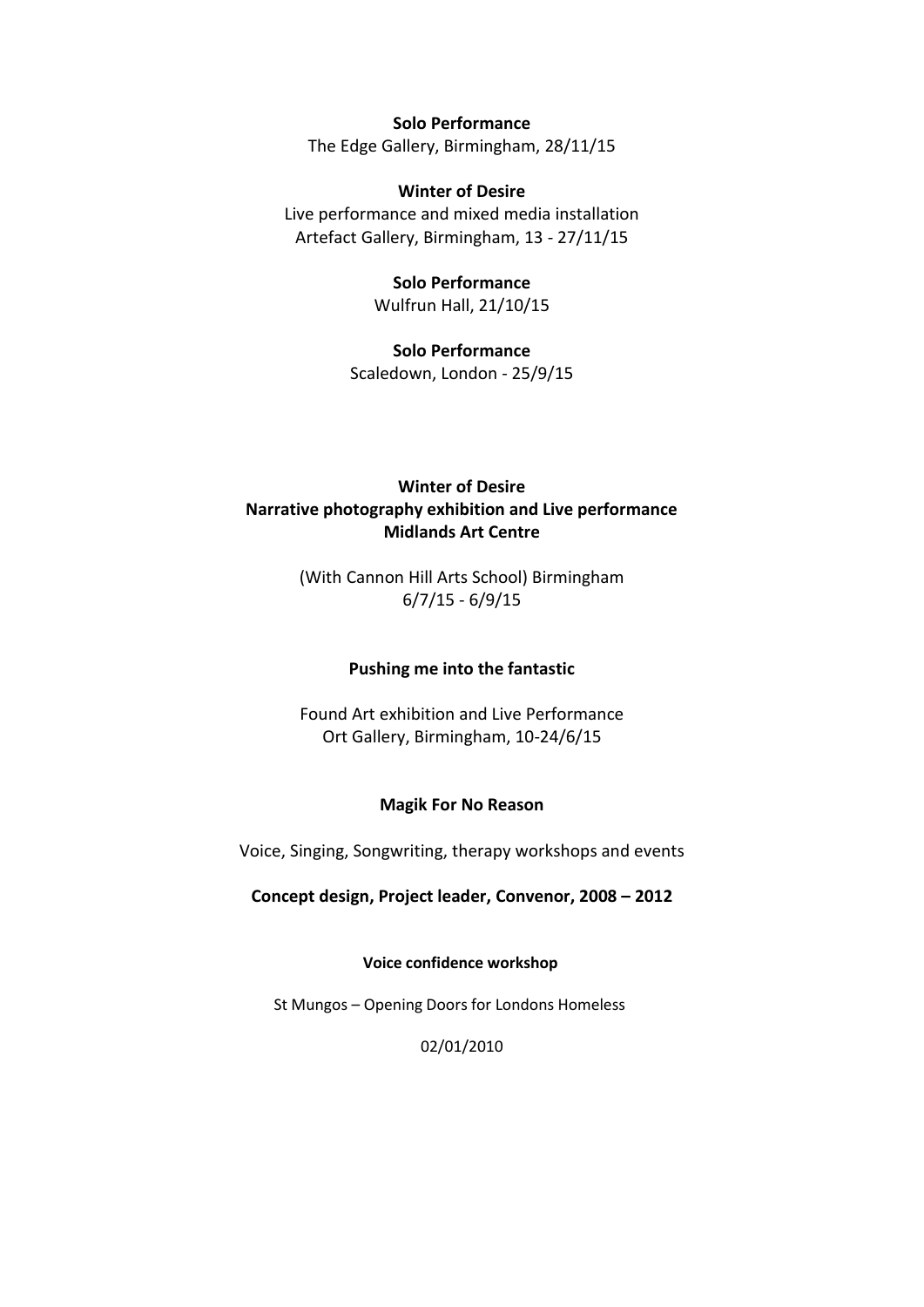**Develop Your Creative Voice**

**Upbeat Music, New Directions Camden,**

12/03/2007 – 2010

## **Voice Confidence and Song workshop**

PACE – For People Living with HIV & Aids

16/05/2008

#### **Voice Workshop**

UKC Coalition of people living with HIV & AIDS

17/07/2007

#### **Song and voice confidence workshop**

Bridge Training Centre The Bridge London

29/01/2007

### **Pushing me into the fantastic**

Full Band Performance LSO, Barbican Centre, London - 4/3/2009

**Solo Performance** Conway Hall, London - 20/8/2008

**Pushing me into the fantastic Narrative photography exhibition and Live performance** Swiss Cottage Art Gallery, London - April/May - 2007